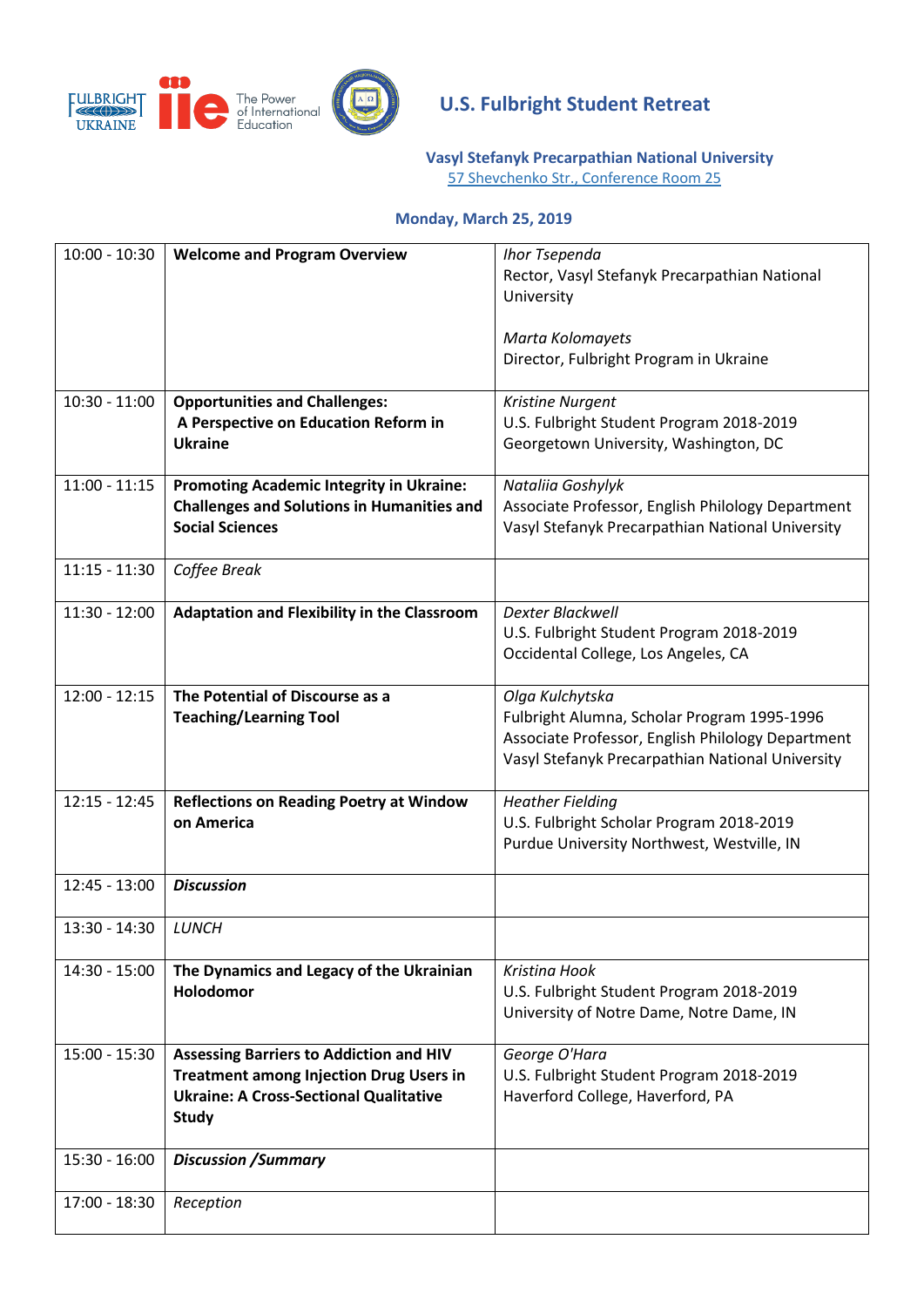## **Tuesday, March 26, 2019**

| $10:00 - 10:15$ | <b>Opening Remarks</b>                                                                                                                                                                                                          | Marta Kolomayets<br>Director, Fulbright Program in Ukraine                                                                                                                                  |
|-----------------|---------------------------------------------------------------------------------------------------------------------------------------------------------------------------------------------------------------------------------|---------------------------------------------------------------------------------------------------------------------------------------------------------------------------------------------|
| $10:15 - 10:45$ | <b>Disinformation during the Presidential</b><br><b>Elections</b>                                                                                                                                                               | Nina Jankowicz<br>Fulbright-Clinton Public Policy Fellow 2016-2017<br>Wilson Center Global Fellow, Kennan Institute,<br>Washington, DC                                                      |
| $10:45 - 11:15$ | Integration into the Local Community in<br>Khmelnytsky                                                                                                                                                                          | Zachary Dmyterko<br>U.S. Fulbright Student Program 2018-2019<br>Marquette University, Milwaukee, WI                                                                                         |
| $11:15 - 11:30$ | <b>Studying an MBA Program: Polish and</b><br><b>Ukrainian Experience</b>                                                                                                                                                       | Sofiya Fasolnyk<br>Master's Student, Department of Management<br>and Business Administration<br>Vasyl Stefanyk Precarpathian National University                                            |
| $11:30 - 11:45$ | Coffee Break                                                                                                                                                                                                                    |                                                                                                                                                                                             |
| $11:45 - 12:15$ | <b>Measurement Matters: An Introduction to</b><br><b>Assessment</b>                                                                                                                                                             | Joseph Kush<br>U.S. Fulbright Scholar Program 2018-2019<br>Duquesne University, Pittsburgh, PA                                                                                              |
| $12:15 - 12:45$ | <b>Creating a Student Centric Environment in</b><br>the Classroom                                                                                                                                                               | Sarah Wood<br>U.S. Fulbright Student Program 2018-2019<br>University of Kentucky, Lexington, KY                                                                                             |
| $12:45 - 13:00$ | <b>Discussion</b>                                                                                                                                                                                                               |                                                                                                                                                                                             |
| $13:30 - 14:30$ | <b>LUNCH</b>                                                                                                                                                                                                                    |                                                                                                                                                                                             |
| $14:30 - 15:00$ | <b>Murals and Public Art through Community</b><br><b>Engagement in Ukraine</b>                                                                                                                                                  | Mihail Tyutyunik<br>U.S. Fulbright Student Program 2018-2019<br>Pratt Institute, New York, NY                                                                                               |
| $15:00 - 16:00$ | <b>Independent Art of Ivano-Frankivsk City</b>                                                                                                                                                                                  | Marianna Glynska<br>Fulbright Alumna, Graduate Student Program<br>2009-2011, M.F.A. in Photography<br>Texas Tech University, Lubbock, TX<br>Freelance photographer, artist, teacher, writer |
| $16:00 - 16:15$ | <b>Discussion / Summary</b>                                                                                                                                                                                                     |                                                                                                                                                                                             |
| $16:30 - 18:00$ | <b>Making Our City a Better Place: Social</b><br><b>Initiatives and Redesign of Urban Landscape</b><br>in Ivano-Frankivsk<br>Walking tour on Ivano-Frankivsk's<br>innovations<br>Duration of tour 1.5 hours, distance ~3 miles. | Viktor Zagreba<br>Fulbright Alumnus, Graduate Student Program<br>2011-2013, M.A. in Public Policy<br>University of Maryland Baltimore, MD<br>Co-founder, UCG. urban consulting group        |